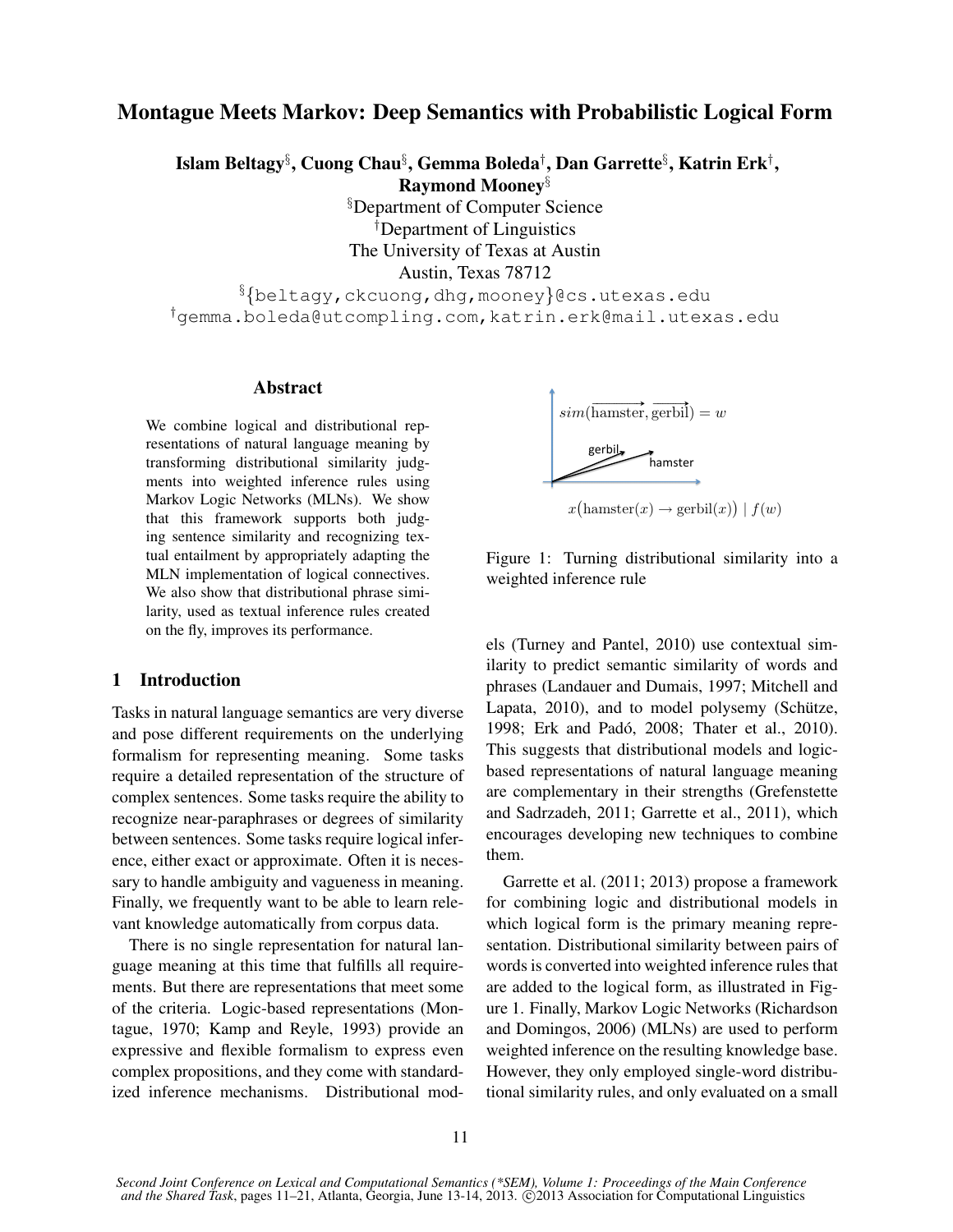set of short, hand-crafted test sentences.

In this paper, we extend Garrette et al.'s approach and adapt it to handle two existing semantic tasks: recognizing textual entailment (RTE) and semantic textual similarity (STS). We show how this single semantic framework using probabilistic logical form in Markov logic can be adapted to support both of these important tasks. This is possible because MLNs constitute a flexible programming language based on probabilistic logic (Domingos and Lowd, 2009) that can be easily adapted to support multiple types of linguistically useful inference.

At the word and short phrase level, our approach model entailment through "distributional" similarity (Figure 1). If  $X$  and  $Y$  occur in similar contexts, we assume that they describe similar entities and thus there is some degree of entailment between them. At the sentence level, however, we hold that a stricter, logic-based view of entailment is beneficial, and we even model sentence similarity (in STS) as entailment.

There are two main innovations in the formalism that make it possible for us to work with naturally occurring corpus data. First, we use *more expressive distributional inference rules* based on the similarity of phrases rather than just individual words. In comparison to existing methods for creating textual inference rules (Lin and Pantel, 2001b; Szpektor and Dagan, 2008), these rules are computed on the fly as needed, rather than pre-compiled. Second, we use *more flexible probabilistic combinations of evidence* in order to compute degrees of sentence similarity for STS and to help compensate for parser errors. We replace deterministic conjunction by an average combiner, which encodes causal independence (Natarajan et al., 2010).

We show that our framework is able to handle both sentence similarity (STS) and textual entailment (RTE) by making some simple adaptations to the MLN when switching between tasks. The framework achieves reasonable results on both tasks. On STS, we obtain a correlation of  $r = 0.66$ with full logic,  $r = 0.73$  in a system with weakened variable binding, and  $r = 0.85$  in an ensemble model. On RTE-1 we obtain an accuracy of 0.57. We show that the distributional inference rules benefit both tasks and that more flexible probabilistic combinations of evidence are crucial for STS. Although other approaches could be adapted to handle both RTE and STS, we do not know of any other methods that have been explicitly tested on both problems.

## 2 Related work

Distributional semantics Distributional models define the semantic relatedness of words as the similarity of vectors representing the contexts in which they occur (Landauer and Dumais, 1997; Lund and Burgess, 1996). Recently, such models have also been used to represent the meaning of larger phrases. The simplest models compute a phrase vector by adding the vectors for the individual words (Landauer and Dumais, 1997) or by a component-wise product of word vectors (Mitchell and Lapata, 2008; Mitchell and Lapata, 2010). Other approaches, in the emerging area of distributional compositional semantics, use more complex methods that compute phrase vectors from word vectors and tensors (Baroni and Zamparelli, 2010; Grefenstette and Sadrzadeh, 2011).

Wide-coverage logic-based semantics Boxer (Bos, 2008) is a software package for wide-coverage semantic analysis that produces logical forms using Discourse Representation Structures (Kamp and Reyle, 1993). It builds on the C&C CCG parser (Clark and Curran, 2004).

Markov Logic In order to combine logical and probabilistic information, we draw on existing work in Statistical Relational AI (Getoor and Taskar, 2007). Specifically, we utilize Markov Logic Networks (MLNs) (Domingos and Lowd, 2009), which employ weighted formulas in first-order logic to compactly encode complex undirected probabilistic graphical models. MLNs are well suited for our approach since they provide an elegant framework for assigning weights to first-order logical rules, combining a diverse set of inference rules and performing sound probabilistic inference.

An MLN consists of a set of weighted first-order clauses. It provides a way of softening first-order logic by allowing situations in which not all clauses are satisfied. More specifically, they provide a well-founded probability distribution across possible worlds by specifying that the probability of a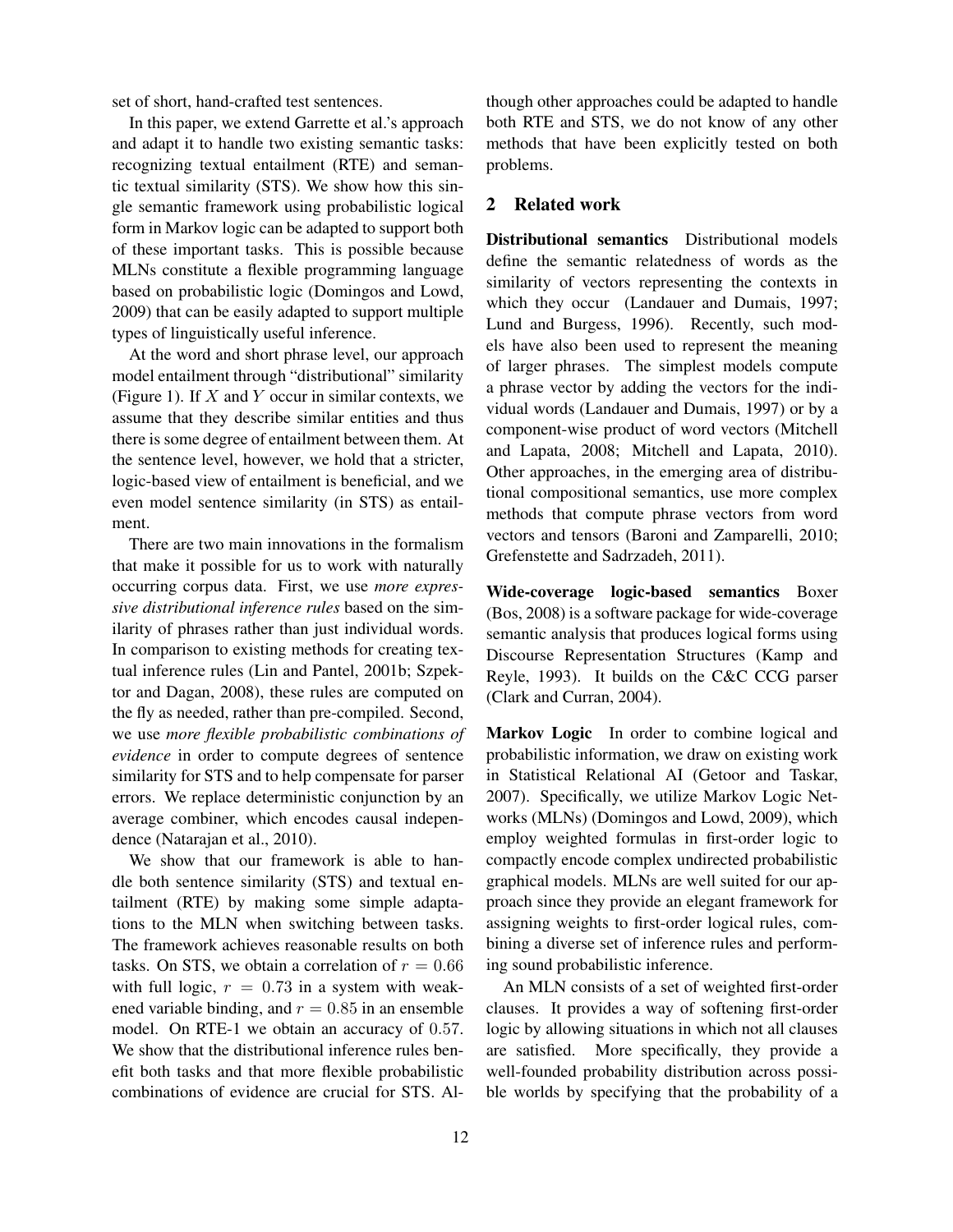world increases exponentially with the total weight of the logical clauses that it satisfies. While methods exist for learning MLN weights directly from training data, since the appropriate training data is lacking, our approach uses weights computed using distributional semantics. We use the open-source software package Alchemy (Kok et al., 2005) for MLN inference, which allows computing the probability of a query literal given a set of weighted clauses as background knowledge and evidence.

Tasks: RTE and STS Recognizing Textual Entailment (RTE) is the task of determining whether one natural language text, the *premise*, implies another, the *hypothesis*. Consider (1) below.

(1) *p:* Oracle had fought to keep the forms from being released *h:* Oracle released a confidential document

Here, *h* is not entailed. RTE directly tests whether a system can construct semantic representations that allow it to draw correct inferences. Of existing RTE approaches, the closest to ours is by Bos and Markert (2005), who employ a purely logical approach that uses Boxer to convert both the premise and hypothesis into first-order logic and then checks for entailment using a theorem prover. By contrast, our approach uses Markov logic with probabilistic inference.

Semantic Textual Similarity (STS) is the task of judging the similarity of two sentences on a scale from 0 to 5 (Agirre et al., 2012). Gold standard scores are averaged over multiple human annotations. The best performer in 2012's competition was by Bär et al.  $(2012)$ , an ensemble system that integrates many techniques including string similarity, n-gram overlap, WordNet similarity, vector space similarity and MT evaluation metrics.

Weighted inference, and combined structuraldistributional representations One approach to weighted inference in NLP is that of Hobbs et al. (1993), who proposed viewing natural language interpretation as abductive inference. In this framework, problems like reference resolution and syntactic ambiguity resolution become inferences to best explanations that are associated with costs. However, this leaves open the question of how costs are

assigned. Raina et al. (2005) use this framework for RTE, deriving inference costs from WordNet similarity and properties of the syntactic parse.

Garrette et al. (2011; 2013) proposed an approach to RTE that uses MLNs to combine traditional logical representations with distributional information in order to support probabilistic textual inference. This approach can be viewed as a bridge between Bos and Markert (2005)'s purely logical approach, which relies purely on hard logical rules and theorem proving, and distributional approaches, which support graded similarity between concepts but have no notion of logical operators or entailment.

There are also other methods that combine distributional and structured representations. Stern et al. (2011) conceptualize textual entailment as tree rewriting of syntactic graphs, where some rewriting rules are distributional inference rules. Socher et al. (2011) recognize paraphrases using a "tree of vectors," a phrase structure tree in which each constituent is associated with a vector, and overall sentence similarity is computed by a classifier that integrates all pairwise similarities. (This is in contrast to approaches like Baroni and Zamparelli (2010) and Grefenstette and Sadrzadeh (2011), who do not offer a proposal for using vectors at multiple levels in a syntactic tree simultaneously.)

### 3 MLN system

Our system extends that of Garrette et al. (2011; 2013) to support larger-scale evaluation on standard benchmarks for both RTE and STS. We conceptualize both tasks as probabilistic entailment in Markov logic, where STS is judged as the average degree of mutual entailment, i.e. we compute the probability of both  $S_1 \models S_2$  and  $S_2 \models S_1$  and average the results. Below are some sentence pairs that we use as examples in the discussion below:

- (2)  $S_1$ : A man is slicing a cucumber.  $S_2$ : A man is slicing a zucchini.
- (3)  $S_1$ : A boy is riding a bicycle.  $S_2$ : A little boy is riding a bike.
- (4)  $S_1$ : A man is driving.  $S_2$ : A man is driving a car.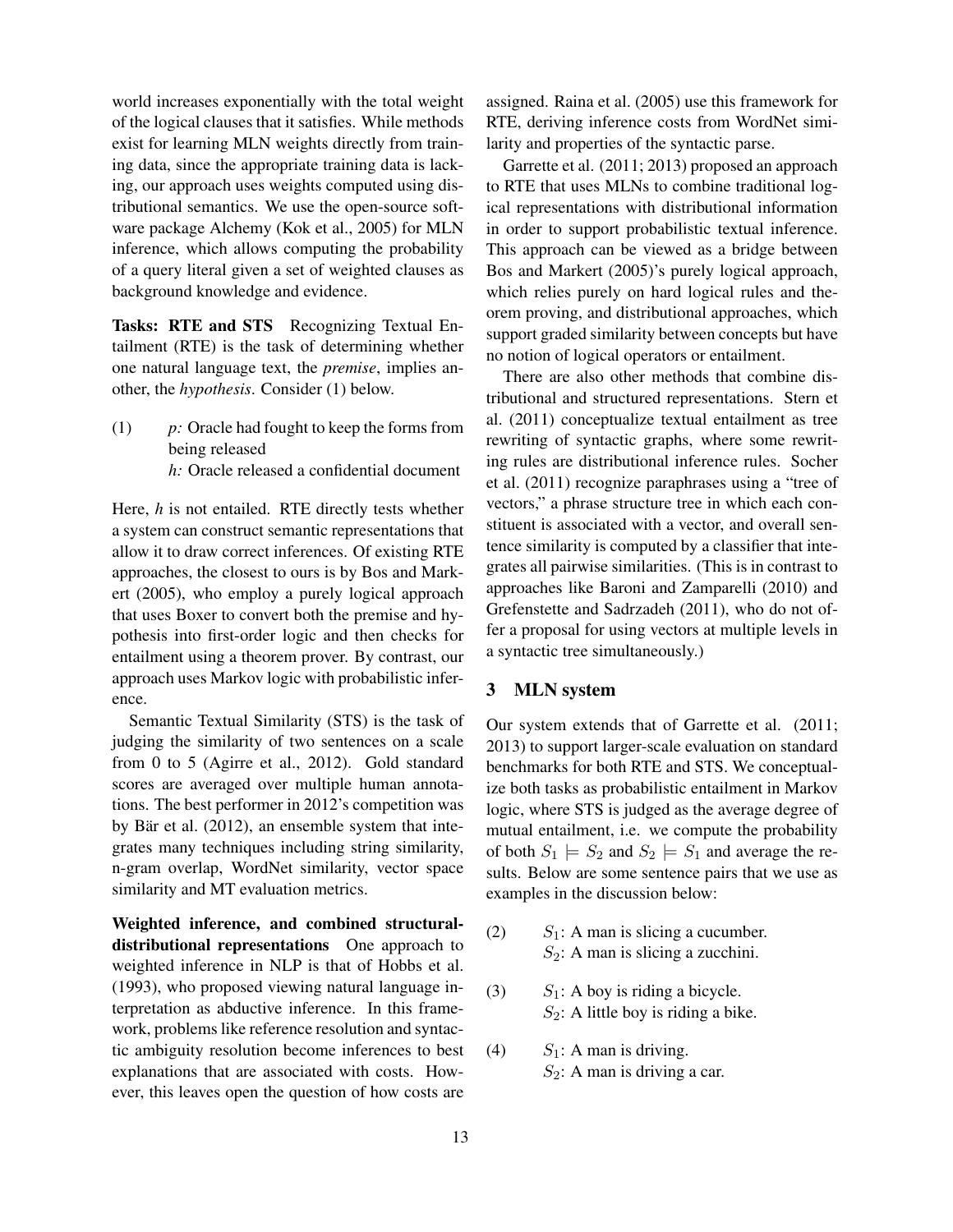System overview. To compute the probability of an entailment  $S_1 \models S_2$ , the system first constructs logical forms for each sentence using Boxer and then translates them into MLN clauses. In example (2) above, the logical form for  $S_1$ :

 $\exists x_0, e_1, x_2 (man(x_0) \wedge slice(e_1) \wedge Agent(e_1, x_0) \wedge$  $cucumber(x_2) \wedge Patient(e_1, x_2)$ 

is used as evidence, and the logical form for  $S_2$  is turned into the following formula (by default, variables are assumed to be universally quantified):

$$
man(x) \land slice(e) \land Agent(e, x) \land
$$
  
zucchini(y) \land Patient(e, y) \rightarrow result()

where  $result()$  is the query for which we have Alchemy compute the probability.

However,  $S_2$  is not strictly entailed by  $S_1$  because of the mismatch between "cucumber" and "zucchini", so with just the strict logical-form translations of  $S_1$  and  $S_2$ , the probability of result() will be zero. This is where we introduce distributional similarity, in this case the similarity of "cucumber" similarity, in this case the similarity of cucumber<br>and "zucchini",  $cos(cucumber, zucchini)$ . We create inference rules from such similarities as a form of background knowledge. We then treat similarity as degree of entailment, a move that has a long tradition (e.g., (Lin and Pantel, 2001b; Raina et al., 2005; Szpektor and Dagan, 2008)). In general, given two words  $a$  and  $b$ , we transform their cosine similarity into an inference-rule weight  $wt(a, b)$  using:

$$
wt(a,b) = log(\frac{\cos(\vec{a}, \vec{b})}{1 - \cos(\vec{a}, \vec{b})}) - prior \qquad (5)
$$

Where *prior* is a negative weight used to initialize all predicates, so that by default facts are assumed to have very low probability. In our experiments, we use  $prior = -3$ . In the case of sentence pair (2), we generate the inference rule:

$$
cucumber(x) \rightarrow zucchini(x) \mid wt(cuc., zuc.)
$$

Such inference rules are generated for all pairs of words  $(w_1, w_2)$  where  $w_1 \in S_1$  and  $w_2 \in S_2$ .<sup>1</sup>

The distributional model we use contains all lemmas occurring at least 50 times in the Gigaword corpus (Graff et al., 2007) except a list of stop words. The dimensions are the 2,000 most frequent of these words, and cell values are weighted with point-wise mutual information. <sup>2</sup>

Phrase-based inference rules. Garrette et al. only considered distributional inference rules for pairs of individual words. We extend their approach to distributional inference rules for pairs of phrases in order to handle cases like (3). To properly estimate the similarity between  $S_1$  and  $S_2$  in (3), we not only need an inference rule linking "bike" to "bicycle", but also a rule estimating how similar "boy" is to "little boy". To do so, we make use of existing approaches that compute distributional representations for phrases. In particular, we compute the vector for a phrase from the vectors of the words in that phrase, using either vector addition (Landauer and Dumais, 1997) or component-wise multiplication (Mitchell and Lapata, 2008; Mitchell and Lapata, 2010). The inference-rule weight,  $wt(p_1, p_2)$ , for two phrases  $p_1$  and  $p_2$  is then determined using Eq. (5) in the same way as for words.

Existing approaches that derive phrasal inference rules from distributional similarity (Lin and Pantel, 2001a; Szpektor and Dagan, 2008; Berant et al., 2011) precompile large lists of inference rules. By comparison, distributional phrase similarity can be seen as a generator of inference rules "on the fly", as it is possible to compute distributional phrase vectors for arbitrary phrases on demand as they are needed for particular examples.

Inference rules are generated for all pairs of constituents  $(c_1, c_2)$  where  $c_1 \in S_1$  and  $c_2 \in S_2$ , a constituent is a single word or a phrase. The logical form provides a handy way to extract phrases, as they are generally mapped to one of two logical constructs. Either we have multiple single-variable predicates operating on the same variable. For example the phrase "a little boy" has the logical form  $boy(x) \wedge little(x)$ . Or we have two unary predicates connected with a relation. For example, "pizza slice" and "slice of pizza" are both mapped to the

<sup>&</sup>lt;sup>1</sup>We omit inference rules for words  $(a, b)$  where  $cos(a, b)$  <  $\theta$  for a threshold  $\theta$  set to maximize performance on the training data. Low-similarity pairs usually indicate dissimilar words. This removes a sizeable number of rules for STS, while for RTE the tuned threshold was near zero.

 $2$ It is customary to transform raw counts in a way that captures association between target words and dimensions, for example through point-wise mutual information (Lowe, 2001).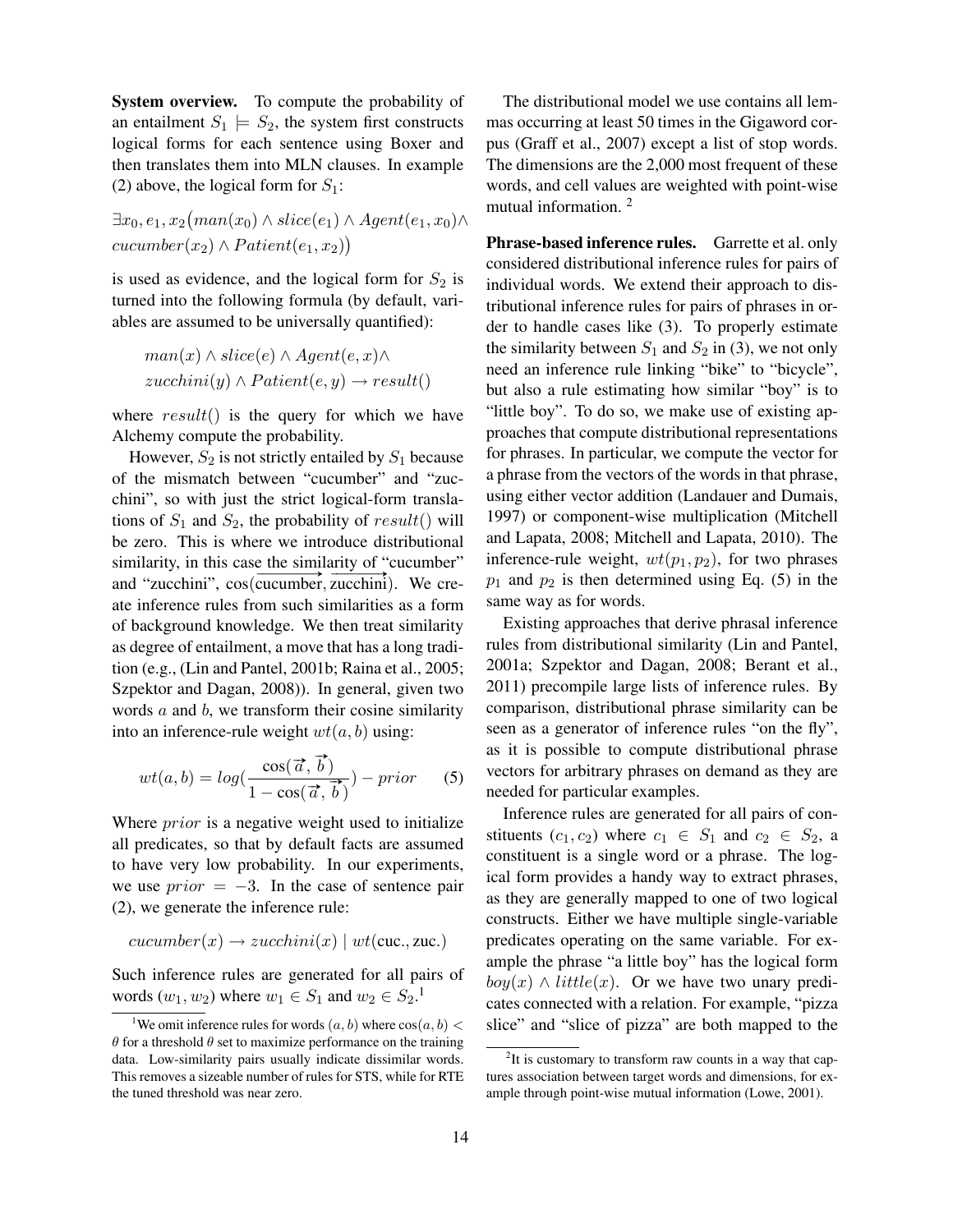logical form,  $slice(x_0) \wedge of(x_0, x_1) \wedge pizza(x_1)$ . We consider all binary predicates as relations.

Average Combiner to determine similarity in the presence of missing phrases. The logical forms for the sentences in (4): are

$$
S_1: \exists x_0, e_1(max(x_0) \land agent(x_0, e_1) \land drive(e_1))
$$
  
\n
$$
S_2: \exists x_0, e_1, x_2(max(x_0) \land agent(x_0, e_1) \land\n
$$
drive(e_1) \land patient(e_1, x_2) \land car(x_2))
$$
$$

If we try to prove  $S_1 \models S_2$ , the probability of the  $result()$  will be zero: There is no evidence for a car, and the hypothesis predicates are conjoined using a deterministic AND. For RTE, this makes sense: If one of the hypothesis predicates is False, the probability of entailment should be zero. For the STS task, this should in principle be the same, at least if the omitted facts are vital, but it seems that annotators rated the data points in this task more for overall similarity than for degrees of entailment. So in STS, we want the similarity to be a function of the number of elements in the hypothesis that are inferable. Therefore, we need to replace the deterministic AND with a different way of combining evidence. We chose to use the average evidence combiner for MLNs introduced by Natarajan et al. (2010). To use the average combiner, the full logical form is divided into smaller clauses (which we call mini-clauses), then the combiner averages their probabilities. In case the formula is a list of conjuncted predicates, a mini-clause is a conjunction of a single-variable predicate with a relation predicate(as in the example below). In case the logical form contains a negated sub-formula, the negated sub-formula is also a mini-clause. The hypothesis above after dividing clauses for the average combiner looks like this:

$$
man(x_0) \land agent(x_0, e_1) \rightarrow result(x_0, e_1, x_2) \mid w
$$
  
drive(e\_1) \land agent(x\_0, e\_1) \rightarrow result(x\_0, e\_1, x\_2) \mid w  
drive(e\_1) \land patient(e\_1, x\_2) \rightarrow result(x\_0, e\_1, x\_2) \mid w  
car(x\_2) \land patient(e\_1, x\_2) \rightarrow result(x\_0, e\_1, x\_2) \mid w

where *result* is again the query predicate. Here, result has all of the variables in the clause as arguments in order to maintain the binding of variables across all of the mini-clauses. The weights  $w$  are the following function of  $n$ , the number of mini-clauses (4 in the above example):

$$
w = \frac{1}{n} \times (log(\frac{p}{1-p}) - prior)
$$
 (6)

where  $p$  is a value close to 1 that is set to maximize performance on the training data, and prior is the same negative weight as before. Setting  $w$  this way produces a probability of  $p$  for the  $result()$  in cases that satisfy the antecedents of *all* mini-clauses. For the example above, the antecedents of the first two mini-clauses are satisfied, while the antecedents of the last two are not since the premise provides no evidence for an object of the verb *drive*. The similarity is then computed to be the maximum probability of any grounding of the result predicate, which in this case is around  $\frac{p}{2}$ .<sup>3</sup>

An interesting variation of the average combiner is to omit variable bindings between the miniclauses. In this case, the hypothesis clauses look like this for our example:

$$
man(x) \land agent(x, e) \rightarrow result() \mid w
$$
  
drive(e) \land agent(x, e) \rightarrow result() \mid w  
drive(e) \land patient(e, x) \rightarrow result() \mid w  
car(x) \land patient(e, x) \rightarrow result() \mid w

This implementation loses a lot of information, for example it does not differentiate between "A man is walking and a woman is driving" and "A man is driving and a woman is walking". In fact, logical form without variable binding degrades to a representation similar to a set of independent syntactic dependencies, <sup>4</sup> while the average combiner with variable binding retains all of the information in the original logical form. Still, omitting variable binding turns out to be useful for the STS task.

It is also worth commenting on the efficiency of the inference algorithm when run on the three different approaches to combining evidence. The average combiner without variable binding is the fastest and has the least memory requirements because all cliques in the ground network are of limited size (just 3 or 4 nodes). Deterministic AND is much slower than the average combiner without variable binding, because the maximum clique size depends on the sentence. The average combiner *with* variable binding is the most memory intensive since the

<sup>&</sup>lt;sup>3</sup>One could also give mini-clauses different weights depending on their importance, but we have not experimented with this so far.

<sup>&</sup>lt;sup>4</sup>However, it is not completely the same since we do not divide up formulas under negation into mini-clauses.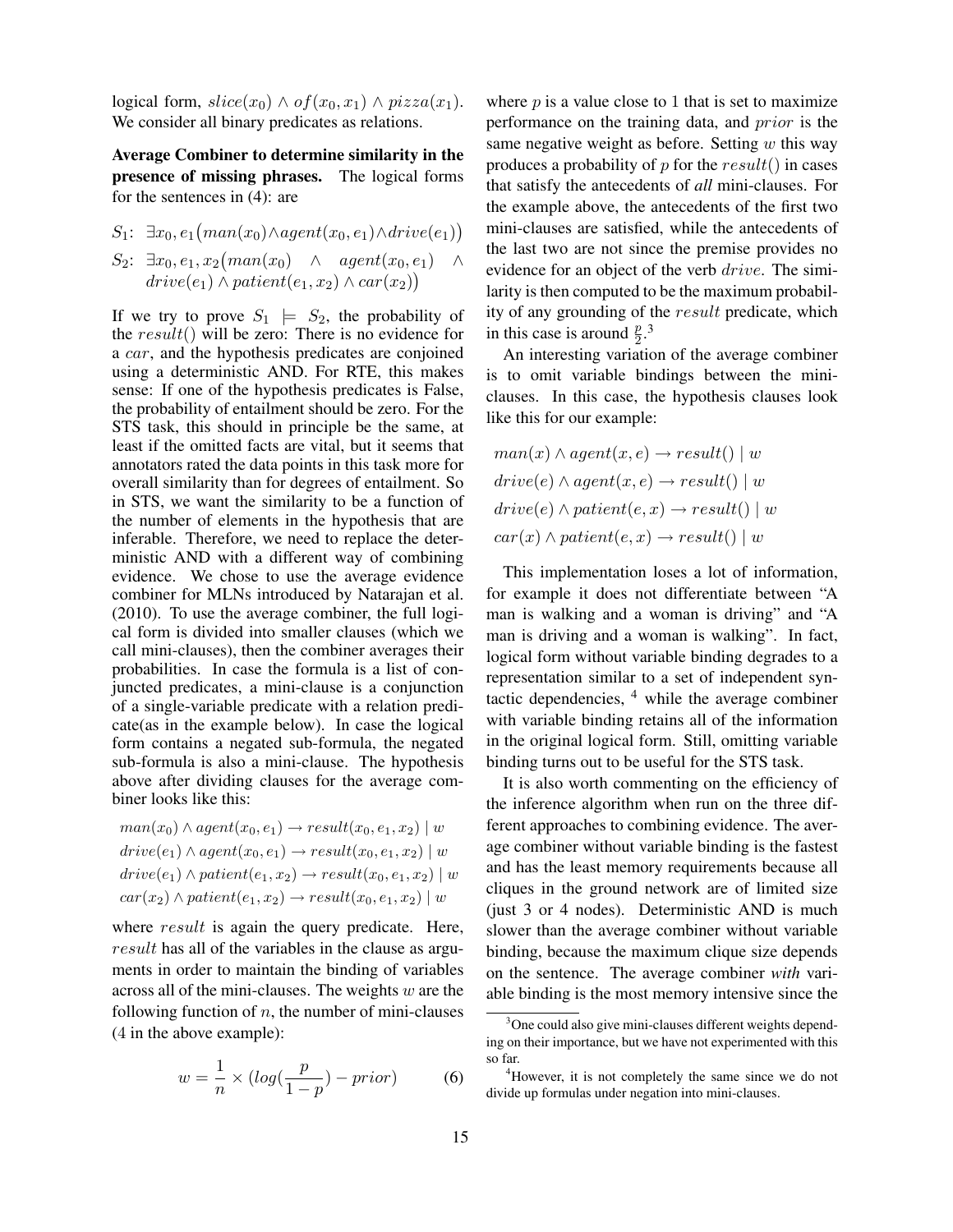number of arguments of the  $result()$  predicate can become large (there is an argument for each individual and event in the sentence). Consequently, the inference algorithm needs to consider a combinatorial number of possible groundings of the  $result()$ predicate, making inference very slow.

Adaptation of the logical form. As discussed by Garrette et al. (2011), Boxer's output is mapped to logical form and augmented with additional information to handle a variety of semantic phenomena. However, we do not use their additional rules for handling implicatives and factives, as we wanted to test the system without background knowledge beyond that supplied by the vector space.

Unfortunately, current MLN inference algorithms are not able to efficiently handle complex formulas with nested quantifiers. For that reason, we replaced universal quantifiers in Boxer's output with existentials since they caused serious problems for Alchemy. Although this is a radical change to the semantics of the logical form, due to the nature of the STS and RTE data, it only effects about 5% of the sentences, and we found that most of the universal quantifiers in these cases were actually due to parsing errors. We are currently exploring more effective ways of dealing with this issue.

## 4 Task 1: Recognizing Textual Entailment

#### 4.1 Dataset

In order to compare directly to the logic-based system of Bos and Markert (2005), we focus on the RTE-1 dataset (Dagan et al., 2005), which includes 567 Text-Hypothesis (T-H) pairs in the development set and 800 pairs in the test set. The data covers a wide range of issues in entailment, including lexical, syntactic, logical, world knowledge, and combinations of these at different levels of difficulty. In both development and test sets, 50% of sentence pairs are true entailments and 50% are not.

#### 4.2 Method

We run our system for different configurations of inference rules and evidence combiners. For distributional inference rules (DIR), three different levels are tested: without inference rules (no DIR), inference rules for individual words (word DIR), and inference rules for words and phrases (phrase DIR). Phrase vectors were built using vector addition, as point-wise multiplication performed slightly worse. To combine evidence for the result() query, three different options are available: without average combiner which is just using Deterministic AND (Deterministic AND), average combiner with variable binding (AvgComb) and average combiner without variable binding (AvgComb w/o VarBind). Different combinations of configurations are tested according to its suitability for the task; RTE and STS.

We also tested several "distributional only" systems. The first such system builds a vector representation for each sentence by adding its word vectors, then computes the cosine similarity between the sentence vectors for  $S_1$  and  $S_2$  (VS-Add). The second uses point-wise multiplication instead of vector addition (VS-Mul). The third scales pairwise words similarities to the sentence level using weighted average where weights are inverse document frequencies idf as suggested by Mihalcea et al. (2006) (VS-Pairwise).

For the RTE task, systems were evaluated using both *accuracy* and *confidence-weighted score* (*cws*) as used by Bos and Markert (2005) and the RTE-1 challenge (Dagan et al., 2005). In order to map a probability of entailment to a strict prediction of True or False, we determined a threshold that optimizes performance on the development set. The cws score rewards a system's ability to assign higher confidence scores to correct predictions than incorrect ones. For cws, a system's predictions are sorted in decreasing order of confidence and the score is computed as:

$$
cws = \frac{1}{n}\sum_{i=1}^{n} \frac{\# \text{correct-up-to-rank-i}}{i}
$$

where  $n$  is the number of the items in the test set, and *i* ranges over the sorted items. In our systems, we defined the confidence value for a T-H pair as the distance between the computed probability for the result() predicate and the threshold.

#### 4.3 Results

The results are shown in Table 1. They show that the distributional only baselines perform very poorly. In particular, they perform worse than strict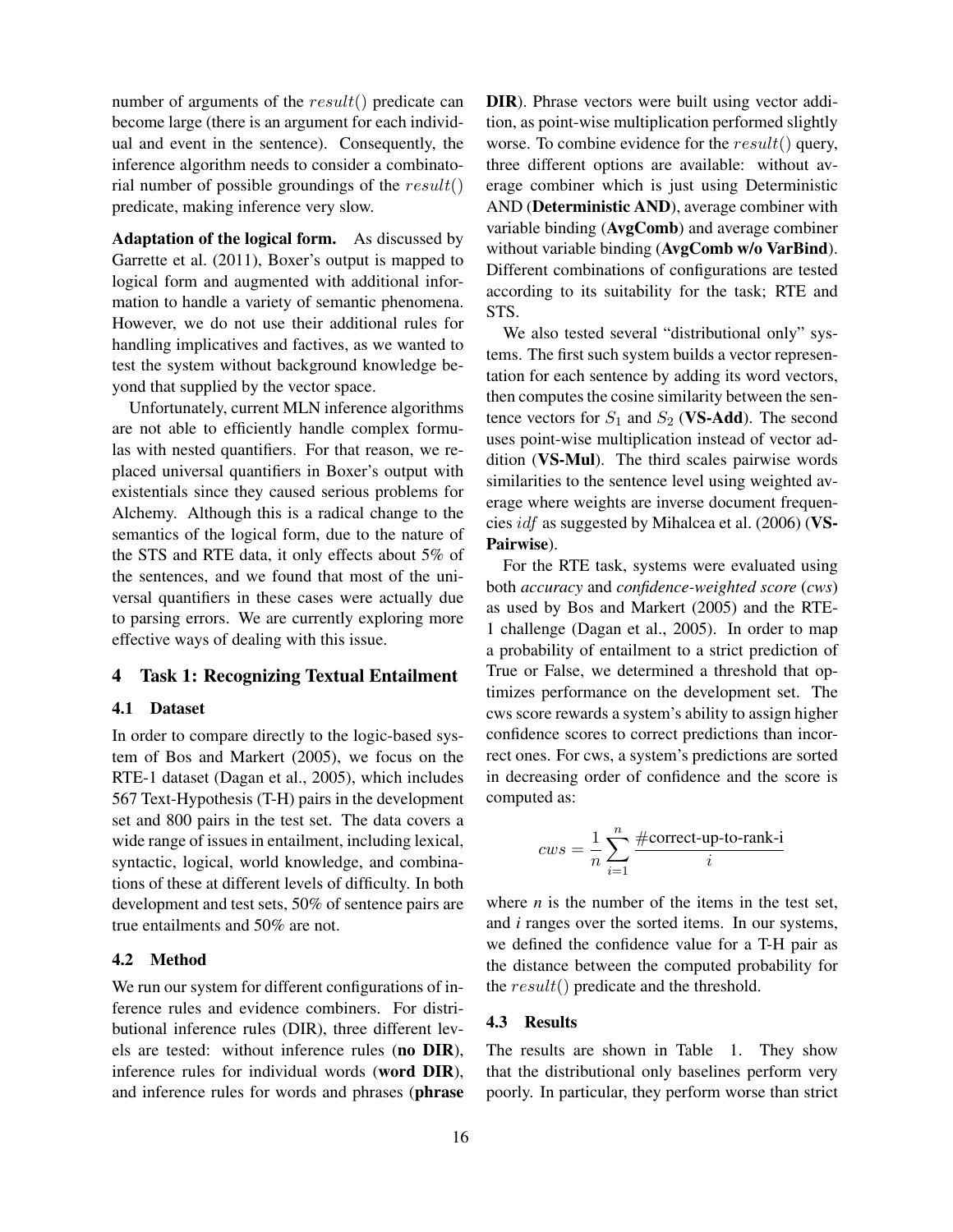| <b>Method</b>                    | acc  | cws  |
|----------------------------------|------|------|
| Chance                           | 0.50 | 0.50 |
| Bos & Markert, strict            | 0.52 | 0.55 |
| Best system in RTE-1 challenge   | 0.59 | 0.62 |
| (Bayer et al., 2005)             |      |      |
| VS-Add                           | 0.49 | 0.53 |
| VS-Mul                           | 0.51 | 0.52 |
| <b>VS-Pairwise</b>               | 0.50 | 0.50 |
| $AvgComb$ w/o $VarBind + phrase$ | 0.52 | 0.53 |
| <b>DIR</b>                       |      |      |
| Deterministic AND + phrase DIR   | 0.57 | 0.57 |

Table 1: Results on the RTE-1 Test Set.

entailment from Bos and Markert (2005), a system that uses only logic. This illustrates the important role of logic-based representations for the entailment task. Due to intractable memory demands of Alchemy inference, our current system with deterministic AND fails to execute on 118 of the 800 test pairs, so, by default, the system classifies these cases as False (non-entailing) with very low confidence. Comparing the two configurations of our system, using deterministic AND vs. the average combiner without variable binding (last two lines in Table 1), we see that for RTE, it is essential to retain the full logical form.

Our system with deterministic AND obtains both an accuracy and cws of 0.57. The best result in the RTE-1 challenge by Bayer et al. (2005) obtained an accuracy of  $0.59$  and cws of  $0.62$ . <sup>5</sup> In terms of both accuracy and cws, our system outperforms both "distributional only" systems and strict logical entailment, showing again that integrating both logical form and distributional inference rules using MLNs is beneficial. Interestingly, the strict entailment system of Bos and Markert incorporated generic knowledge, lexical knowledge (from Word-Net) and geographical knowledge that we do not utilize. This demonstrates the advantage of using a model that operationalizes entailment between words and phrases as distributional similarity.

### 5 Task 2: Semantic Textual Similarity

### 5.1 Dataset

The dataset we use in our experiments is the MSR Video Paraphrase Corpus (MSR-Vid) subset of the STS 2012 task, consisting of 1,500 sentence pairs. The corpus itself was built by asking annotators from Amazon Mechanical Turk to describe very short video fragments (Chen and Dolan, 2011). The organizers of the STS 2012 task (Agirre et al., 2012) sampled video descriptions and asked Turkers to assign similarity scores (ranging from 0 to 5) to pairs of sentences, without access to the video. The gold standard score is the average of the Turkers' annotations. In addition to the MSR Video Paraphrase Corpus subset, the STS 2012 task involved data from machine translation and sense descriptions. We do not use these because they do not consist of full grammatical sentences, which the parser does not handle well. In addition, the STS 2012 data included sentences from the MSR Paraphrase Corpus, which we also do not currently use because some sentences are long and create intractable MLN inference problems. This issue is discussed further in section 6. Following STS standards, our evaluation compares a system's similarity judgments to the gold standard scores using Pearson's correlation coefficient r.

#### 5.2 Method

Our system can be tested for different configuration of inference rules and evidence combiners which are explained in section 4.2. The tested systems on the STS task are listed in table 2. Out experiments showed that using average combiner (AvgComb) is very memory intensive and MLN inference for 28 of the 1,500 pairs either ran out of memory or did not finish in reasonable time. In such cases, we back off to AvgComb w/o VarBind.

We compare to several baselines; our MLN system without distributional inference rules (AvgComb + no DIR), and distributional-only systems (VS-Add, VS-Mul, VS-Pairwise). These are the natural baselines for our system, since they use only one of the two types of information that we combine (i.e. logical form and distributional representations).

Finally, we built an ensemble that combines the output of multiple systems using regression trained

 $5$ On other RTE datasets there are higher previous results. Hickl (2008) achieves 0.89 accuracy and 0.88 cws on the combined RTE-2 and RTE-3 dataset.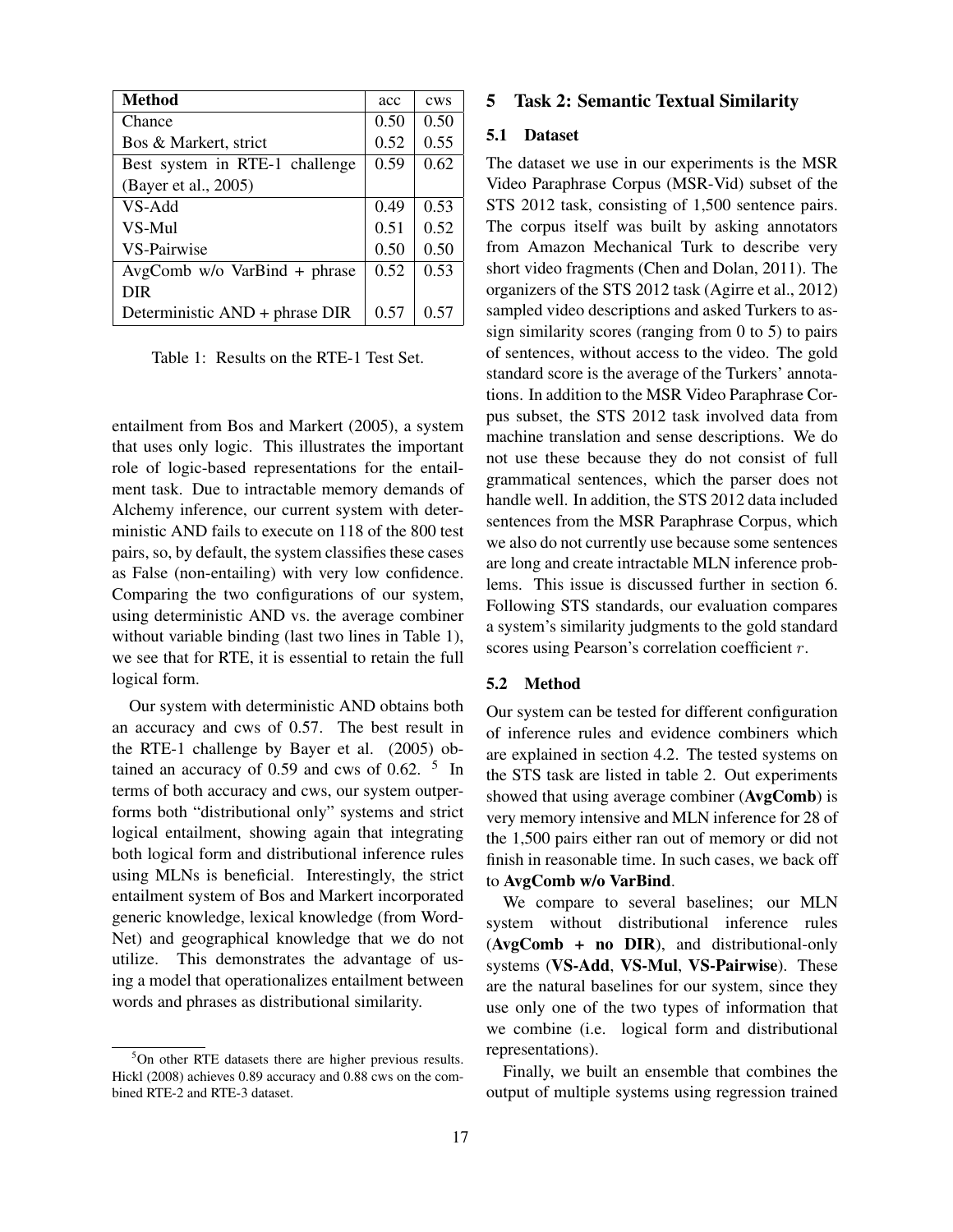| Method                               | $\boldsymbol{r}$ |
|--------------------------------------|------------------|
| $AvgComb + no DIR$                   |                  |
| $AvgComb + word DIR$                 | 0.60             |
| $AvgComb + phrase DIR$               | 0.66             |
| $AvgComb$ w/o $VarBind + no$ DIR     | 0.58             |
| AvgComb w/o VarBind + word DIR       |                  |
| $AvgComb$ w/o $VarBind + phrase$ DIR |                  |
| VS-Add                               | 0.78             |
| VS-Mul                               | 0.58             |
| <b>VS-Pairwise</b>                   | 0.77             |
| Ensemble (VS-Add + VS-Mul + VS-      | 0.83             |
| Pairwise)                            |                  |
| Ensemble ([AvgComb + phrase DIR] +   |                  |
| $VS$ -Add + VS-Mul + VS-Pairwise)    |                  |
| Best MSR-Vid score in STS 2012 (Bär  | 0.87             |
| et al., 2012)                        |                  |

Table 2: Results on the STS video dataset.

on the training data. We then compare the performance of an ensemble with and without our system. This is the same technique used by Bär et al. (2012) except we used additive regression (Friedman, 2002) instead of linear regression since it gave better results.

#### 5.3 Results

Table 2 summarizes the results of our experiments. They show that adding distributional information improves results, as expected, and also that adding phrase rules gives further improvement: Using only word distributional inference rules improves results from 0.58 to 0.6, and adding phrase inference rules further improves them to 0.66. As for variable binding, note that although it provides more precise information, the STS scores actually improve when it is dropped, from 0.66 to 0.73. We offer two explanations for this result: First, this information is very sensitive to parsing errors, and the C&C parser, on which Boxer is based, produces many errors on this dataset, even for simple sentences. When the C&C CCG parse is wrong, the resulting logical form is wrong, and the resulting similarity score is greatly affected. Dropping variable binding makes the systems more robust to parsing errors. Second, in contrast to RTE, the STS dataset does not really test the important role of syntax and logical form in determining meaning. This also explains why the "distributional only" baselines are actually doing better than the MLN systems.

Although the MLN system on its own does not perform better than the distributional compositional models, it does provide complementary information, as shown by the fact that ensembling it with the rest of the models improves performance (0.85 with the MLN system, compared to 0.83 without it). The performance of this ensemble is close to the current best result for this dataset (0.87).

#### 6 Future Work

The approach presented in this paper constitutes a step towards achieving the challenging goal of effectively combining logical representations with distributional information automatically acquired from text. In this section, we discuss some of limitations of the current work and directions for future research.

As noted before, parse errors are currently a significant problem. We use Boxer to obtain a logical representation for a sentence, which in turn relies on the C&C parser. Unfortunately, C&C misparses many sentences, which leads to inaccurate logical forms. To reduce the impact of misparsing, we plan to use a version of C&C that can produce the top- $n$  parses together with parse re-ranking (Ng and Curran, 2012). As an alternative to re-ranking, one could obtain logical forms for each of the topn parses, and create an MLN that integrates all of them (together with their certainty) as an underspecified meaning representation that could then be used to directly support inferences such as STS and RTE.

We also plan to exploit a greater variety of distributional inference rules. First, we intend to incorporate logical form translations of existing distributional inference rule collections (e.g., (Berant et al., 2011; Chan et al., 2011)). Another issue is obtaining improved rule weights based on distributional phrase vectors. We plan to experiment with more sophisticated approaches to computing phrase vectors such as those recently presented by Baroni and Zamparelli (2010) and Grefenstette and Sadrzadeh (2011). Furthermore, we are currently deriving symmetric similarity ratings between word pairs or phrase pairs, when really what we need is di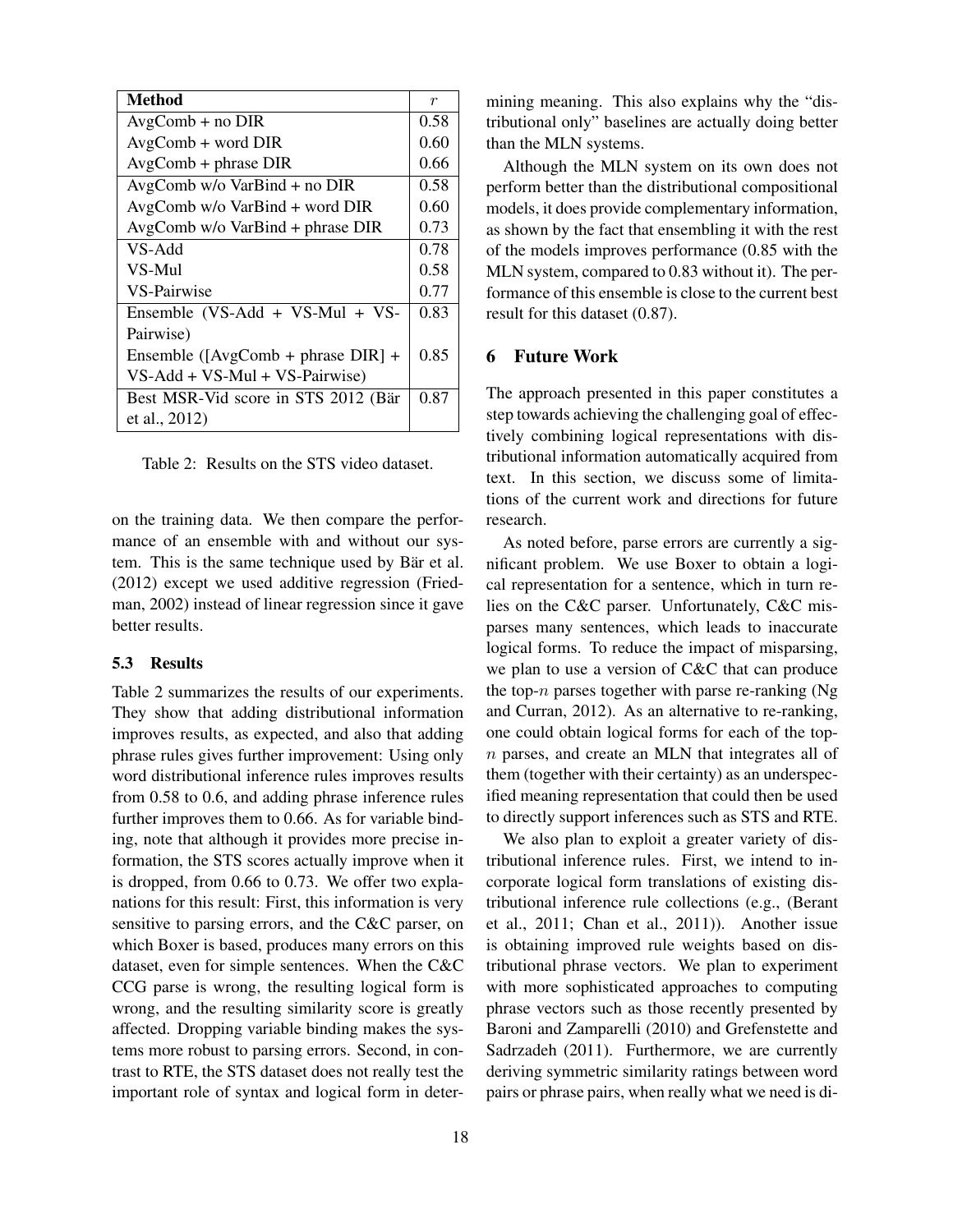rectional similarity. We plan to incorporate directed similarity measures such as those of Kotlerman et al. (2010) and Clarke (2012).

A primary problem for our approach is the limitations of existing MLN inference algorithms, which do not effectively scale to large and complex MLNs. We plan to explore "coarser" logical representations such as Minimal Recursion Semantics (MRS) (Copestake et al., 2005). Another potential approach to this problem is to trade expressivity for efficiency. Domingos and Webb (2012) introduced a tractable subset of Markov Logic (TML) for which a future software release is planned. Formulating the inference problem in TML could potentially allow us to run our system on longer and more complex sentences.

### 7 Conclusion

In this paper we have used an approach that combines logic-based and distributional representations for natural language meaning. It uses logic as the primary representation, transforms distributional similarity judgments to weighted inference rules, and uses Markov Logic Networks to perform inferences over the weighted clauses. This approach views textual entailment and sentence similarity as degrees of "logical" entailment, while at the same time using distributional similarity as an indicator of entailment at the word and short phrase level. We have evaluated the framework on two different tasks, RTE and STS, finding that it is able to handle both tasks given that we adapt the way evidence is combined in the MLN. Even though other entailment models could be applied to STS, given that similarity can obviously be operationalized as a degree of mutual entailment, this has not been done before to our best knowledge. Our framework achieves reasonable results on both tasks. On RTE-1 we obtain an accuracy of 0.57. On STS, we obtain a correlation of  $r = 0.66$  with full logic,  $r = 0.73$  in a system with weakened variable binding, and  $r = 0.85$  in an ensemble model. We find that distributional word and phrase similarity, used as textual inference rules on the fly, leads to sizeable improvements on both tasks. We also find that using more flexible probabilistic combinations of evidence is crucial for STS.

### Acknowledgements

This research was supported in part by the NSF CA-REER grant IIS 0845925, by the DARPA DEFT program under AFRL grant FA8750-13-2-0026, by MURI ARO grant W911NF-08-1-0242 and by an NDSEG grant. Any opinions, findings, and conclusions or recommendations expressed in this material are those of the author and do not necessarily reflect the view of DARPA, AFRL, ARO, DoD or the US government.

Some of our experiments were run on the Mastodon Cluster supported by NSF Grant EIA-0303609.

#### References

- Eneko Agirre, Daniel Cer, Mona Diab, and Aitor Gonzalez-Agirre. 2012. Semeval-2012 task 6: A pilot on semantic textual similarity. In *Proceedings of SemEval*.
- Daniel Bär, Chris Biemann, Iryna Gurevych, and Torsten Zesch. 2012. UKP: Computing semantic textual similarity by combining multiple content similarity measures. In *SemEval-2012*.
- Marco Baroni and Roberto Zamparelli. 2010. Nouns are vectors, adjectives are matrices: Representing adjective-noun constructions in semantic space. In *Proceedings of the 2010 Conference on Empirical Methods in Natural Language Processing*, pages 1183–1193, Cambridge, MA, October. Association for Computational Linguistics.
- Samuel Bayer, John Burger, Lisa Ferro, John Henderson, and Alexander Yeh. 2005. MITREs Submissions to the EU Pascal RTE Challenge. In *In Proceedings of the PASCAL Challenges Workshop on Recognising Textual Entailment*, pages 41–44.
- Jonathan Berant, Ido Dagan, and Jacob Goldberger. 2011. Global learning of typed entailment rules. In *Proceedings of ACL*, Portland, OR.
- Johan Bos and Katja Markert. 2005. Recognising textual entailment with logical inference. In *Proceedings of EMNLP 2005*, pages 628–635, Vancouver, B.C., Canada.
- Johan Bos. 2008. Wide-coverage semantic analysis with boxer. In Johan Bos and Rodolfo Delmonte, editors, *Semantics in Text Processing. STEP 2008 Conference Proceedings*, Research in Computational Semantics, pages 277–286. College Publications.
- Tsz Ping Chan, Chris Callison-Burch, and Benjamin Van Durme. 2011. Reranking bilingually extracted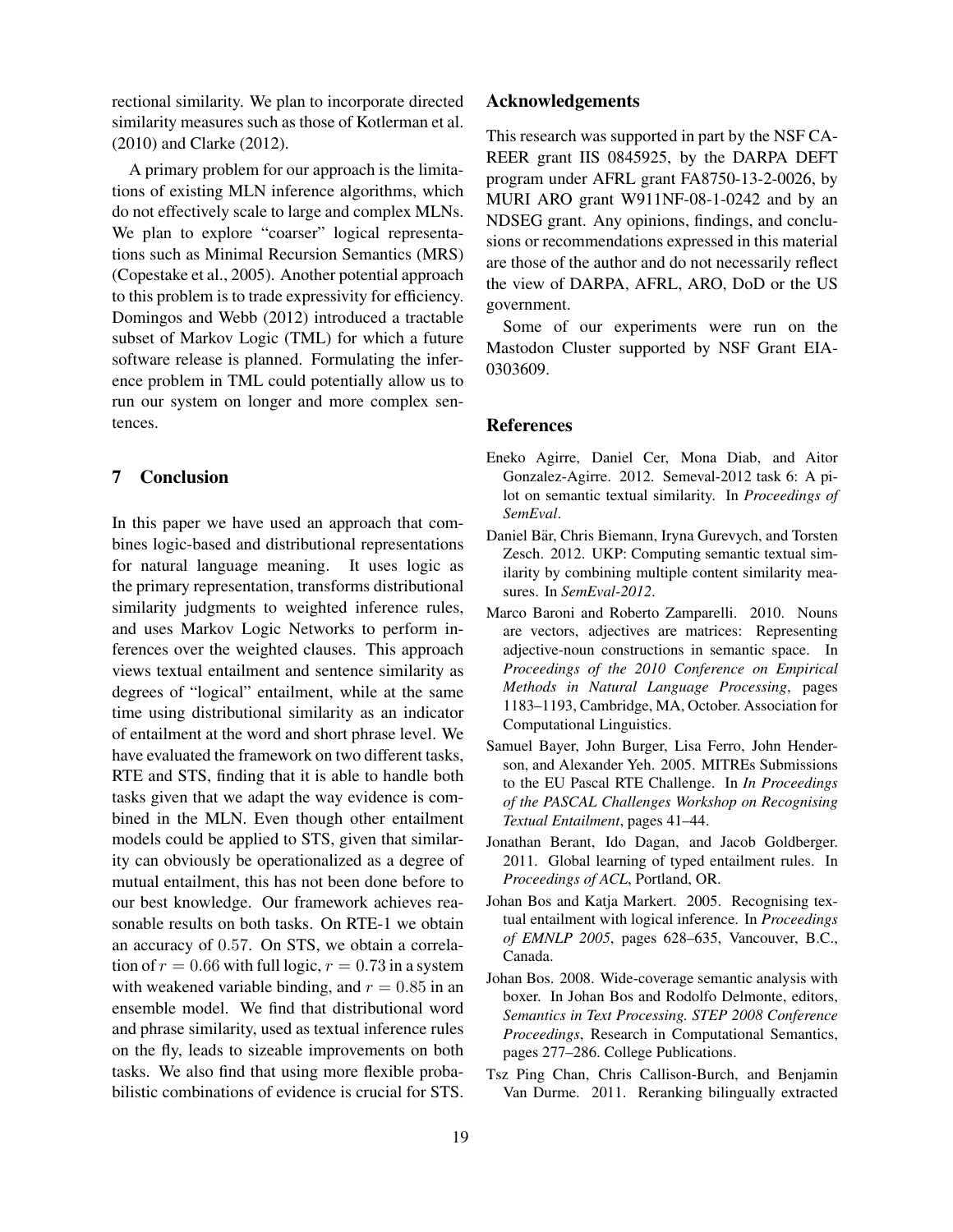paraphrases using monolingual distributional similarity. In *Proceedings of the GEMS 2011 Workshop on GEometrical Models of Natural Language Semantics*, pages 33–42, Edinburgh, UK.

- David L. Chen and William B. Dolan. 2011. Collecting highly parallel data for paraphrase evaluation. In *Proceedings of the 49th Annual Meeting of the Association for Computational Linguistics*, pages 190–200, Portland, Oregon, USA, June.
- Stephen Clark and James R. Curran. 2004. Parsing the WSJ using CCG and log-linear models. In *Proceedings of ACL 2004*, pages 104–111, Barcelona, Spain.
- Daoud Clarke. 2012. A context-theoretic framework for compositionality in distributional semantics. *Computational Linguistics*, 38(1).
- Ann Copestake, Dan Flickinger, Carl Pollard, and Ivan A Sag. 2005. Minimal recursion semantics: An introduction. *Research on Language and Computation*, 3(2-3):281–332.
- Ido Dagan, Oren Glickman, and Bernardo Magnini. 2005. The PASCAL Recognising Textual Entailment Challenge. In *In Proceedings of the PASCAL Challenges Workshop on Recognising Textual Entailment*, pages 1–8.
- Pedro Domingos and Daniel Lowd. 2009. *Markov Logic: An Interface Layer for Artificial Intelligence*. Synthesis Lectures on Artificial Intelligence and Machine Learning. Morgan & Claypool Publishers.
- Pedro Domingos and W Austin Webb. 2012. A tractable first-order probabilistic logic. In *Proceedings of the Twenty-Sixth National Conference on Artificial Intelligence*.
- Katrin Erk and Sebastian Padó. 2008. A structured vector space model for word meaning in context. In *Proceedings of EMNLP 2008*, pages 897–906, Honolulu, HI.
- Jerome H Friedman. 2002. Stochastic gradient boosting. *Computational Statistics & Data Analysis*, 38(4):367– 378.
- Dan Garrette, Katrin Erk, and Raymond Mooney. 2011. Integrating logical representations with probabilistic information using markov logic. In *Proceedings of IWCS*, Oxford, UK.
- Dan Garrette, Katrin Erk, and Raymond Mooney. 2013. A formal approach to linking logical form and vectorspace lexical semantics. In Harry Bunt, Johan Bos, and Stephen Pulman, editors, *Computing Meaning, Vol. 4*.
- Lise Getoor and Ben Taskar, editors. 2007. *Introduction to Statistical Relational Learning*. MIT Press, Cambridge, MA.
- David Graff, Junbo Kong, Ke Chen, and Kazuaki Maeda. 2007. English Gigaword Third Edition. http://www.ldc.upenn.edu/

Catalog/CatalogEntry.jsp?catalogId= LDC2007T07.

- Edward Grefenstette and Mehrnoosh Sadrzadeh. 2011. Experimental support for a categorical compositional distributional model of meaning. In *Proceedings of EMNLP*, Edinburgh, Scotland, UK.
- Andrew Hickl. 2008. Using Discourse Commitments to Recognize Textual Entailment. In *Proceedings of COLING 2008*, pages 337–344.
- Jerry R. Hobbs, Mark Stickel, Douglas Appelt, and Paul Martin. 1993. Interpretation as abduction. *Artificial Intelligence*, 63(1–2):69–142.
- Hans Kamp and Uwe Reyle. 1993. *From Discourse to Logic; An Introduction to Modeltheoretic Semantics of Natural Language, Formal Logic and DRT*. Kluwer, Dordrecht.
- Stanley Kok, Parag Singla, Matthew Richardson, and Pedro Domingos. 2005. The Alchemy system for statistical relational AI. Technical report, Department of Computer Science and Engineering, University of Washington. http://www.cs.washington. edu/ai/alchemy.
- Lili Kotlerman, Ido Dagan, Idan Szpektor, and Maayan Zhitomirsky-Geffet. 2010. Directional distributional similarity for lexical inference. *Natural Language Engineering*, 16(04):359–389.
- Thomas Landauer and Susan Dumais. 1997. A solution to Platos problem: the latent semantic analysis theory of acquisition, induction, and representation of knowledge. *Psychological Review*, 104(2):211–240.
- Dekang Lin and Patrick Pantel. 2001a. DIRT discovery of inference rules from text. In *In Proceedings of the ACM SIGKDD Conference on Knowledge Discovery and Data Mining*, pages 323–328.
- Dekang Lin and Patrick Pantel. 2001b. Discovery of inference rules for question answering. *Natural Language Engineering*, 7(4):343–360.
- Will Lowe. 2001. Towards a theory of semantic space. In *Proceedings of the Cognitive Science Society*, pages 576–581.
- Kevin Lund and Curt Burgess. 1996. Producing high-dimensional semantic spaces from lexical cooccurrence. *Behavior Research Methods, Instruments, and Computers*, 28:203–208.
- Rada Mihalcea, Courtney Corley, and Carlo Strapparava. 2006. Corpus-based and knowledge-based measures of text semantic similarity. In *Proceedings of the national conference on artificial intelligence*, volume 21, page 775. Menlo Park, CA; Cambridge, MA; London; AAAI Press; MIT Press; 1999.
- Jeff Mitchell and Mirella Lapata. 2008. Vector-based models of semantic composition. In *Proceedings of ACL*, pages 236–244.